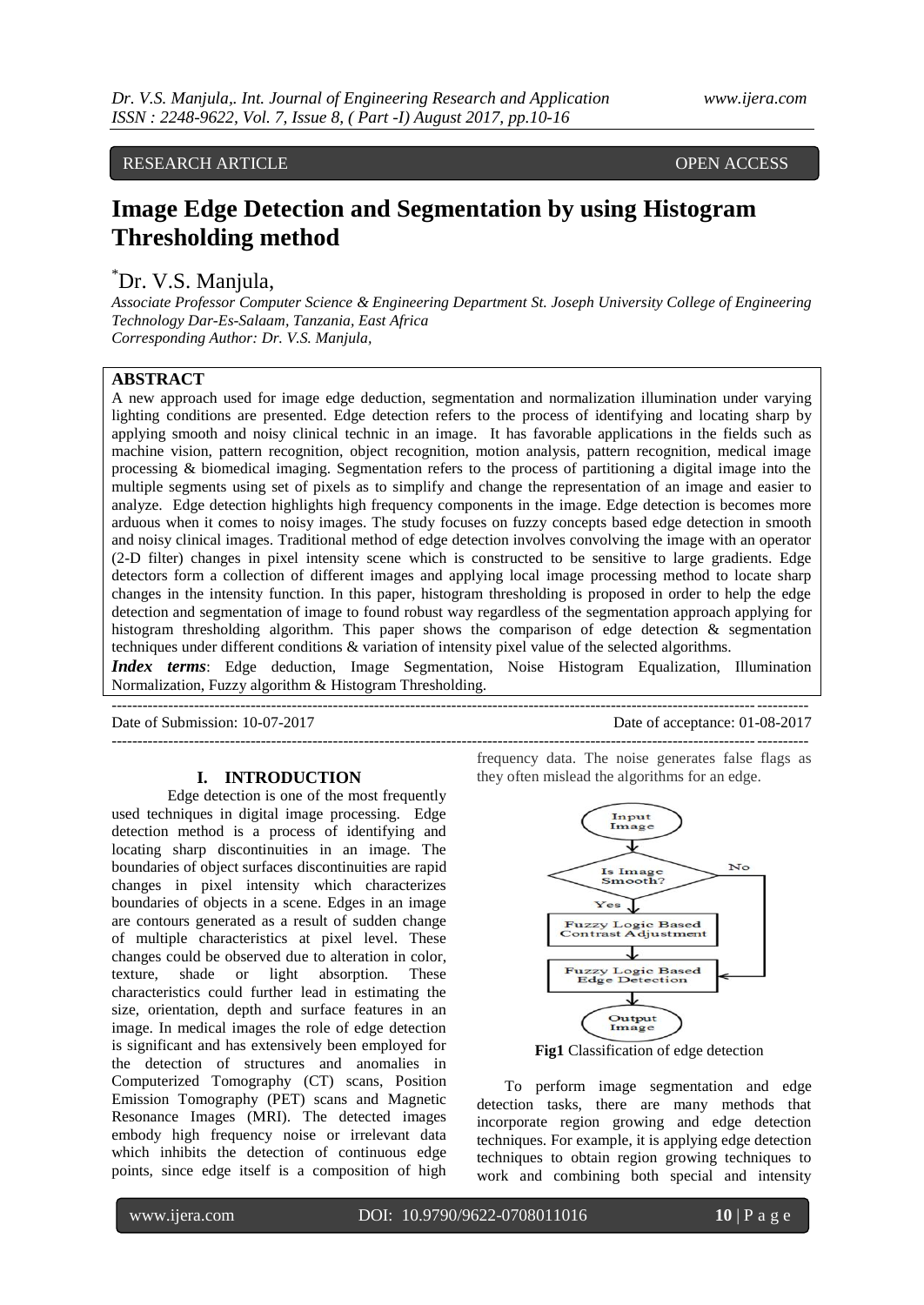information in image segmentation approach based on multi-resolution edge detection, region selection and intensity threshold methods to detect gray matter structure. Algorithm are generalizing to include spatial constraints and to account for local intensity variations in the image. It designed and implemented an image based on region-growing techniques by applying segmentation method.

# **II. EDGE DETECTION TECHNIQUES:**

Edge detection is an important technique of detecting and identifying by locating sharp discontinuities in an image. So in this method is a vital step in image analysis and solving many complex problems. The main aim of study edge detection for image segmentation using various computing approaches based on different techniques.



The boundaries of object surfaces in a scene often lead to oriented localized changes in intensity of an image called edges. Classical methods of edge detection involves convolving the image with an operator which is constructed to be sensitive to large gradients in the image while returning values of zero in uniform regions. Edge detection technique also transforms images. In image processing field are used in real medical images for testing and segmentation is a subset of an expansive field of Computer Vision which deals with the analysis of the spatial content of an image.

*Laplacian***:** : The Laplacian method searches for zero crossing in the second derivative of the image to find edges and which combines median filter and simple standard deviation to accomplish an excellent edge detector for image processing Edge detection refers to the process of identifying and locating sharp discontinuities in an image. There are certain types of edges with an operator 2-D filter, which is constructed to be sensitive to large gradients in the image while returning values of zero in uniform regions. Variables involved in the selection of an edge detection operator include Edge orientation, Noise environment and Edge structure. The geometry of the operator determines a characteristic direction in which it is most sensitive to edges. The operator

needs to be optimized to look for horizontal, vertical, or diagonal edges. Edge detection is difficult to implement in noisy images, since both the noise and the edges contain high frequency content. In attempts to reduce the noise result in blurred and distorted edges. Operators used on noisy images are typically larger in scope, so they can average enough data to discount localized noisy pixels. Hence the comparison of various edge detection techniques and analysis of image edges, edge localization and high computation time.

# **III. IMAGE SEGMENTATION TECHNIQUES:**

Image segmentation methods are categorized on the basis of two properties discontinuity and similarity. Methods based on discontinuities are called as boundary based methods and similarity are called Region based methods. Segmentation is a process that divides an image into its regions or objects that have similar features or characteristics. Mathematically complete segmentation of an image R is a finite set of regions R1…Rn. Image segmentation methods can be categorized as *Region Based methods & Clustering methods.*

## *A. Region Based Techniques:*

Region based methods are based on continuity. These techniques divide the entire image into sub regions depending on some rules like all the pixels in one region must have the same gray level. Region-based techniques rely on common patterns in intensity values within a cluster of neighboring pixels. The cluster is referred to as the region, and the goal of the segmentation algorithm is to group the regions according to their anatomical or functional roles.

#### *B. Clustering Technique:*

In this methods is taken and then each point is added to the cluster where the difference between the point and the mean is smallest. Since clustering works on hue estimates it is usually used in dividing a scene into different objects. The performance of clustering algorithm for image segmentation is highly sensitive to features used and types of objects in the image and hence generalization of this technique is difficult. A new shape-based image segmentation algorithm called fuzzy clustering for image segmentation using generic shape information which integrates clustering framework. Hence using the algorithm presented and can be used for many different object shapes and hence one framework can be used for different applications like medical imaging, security systems and any image processing application where arbitrary shaped object segmentation is required.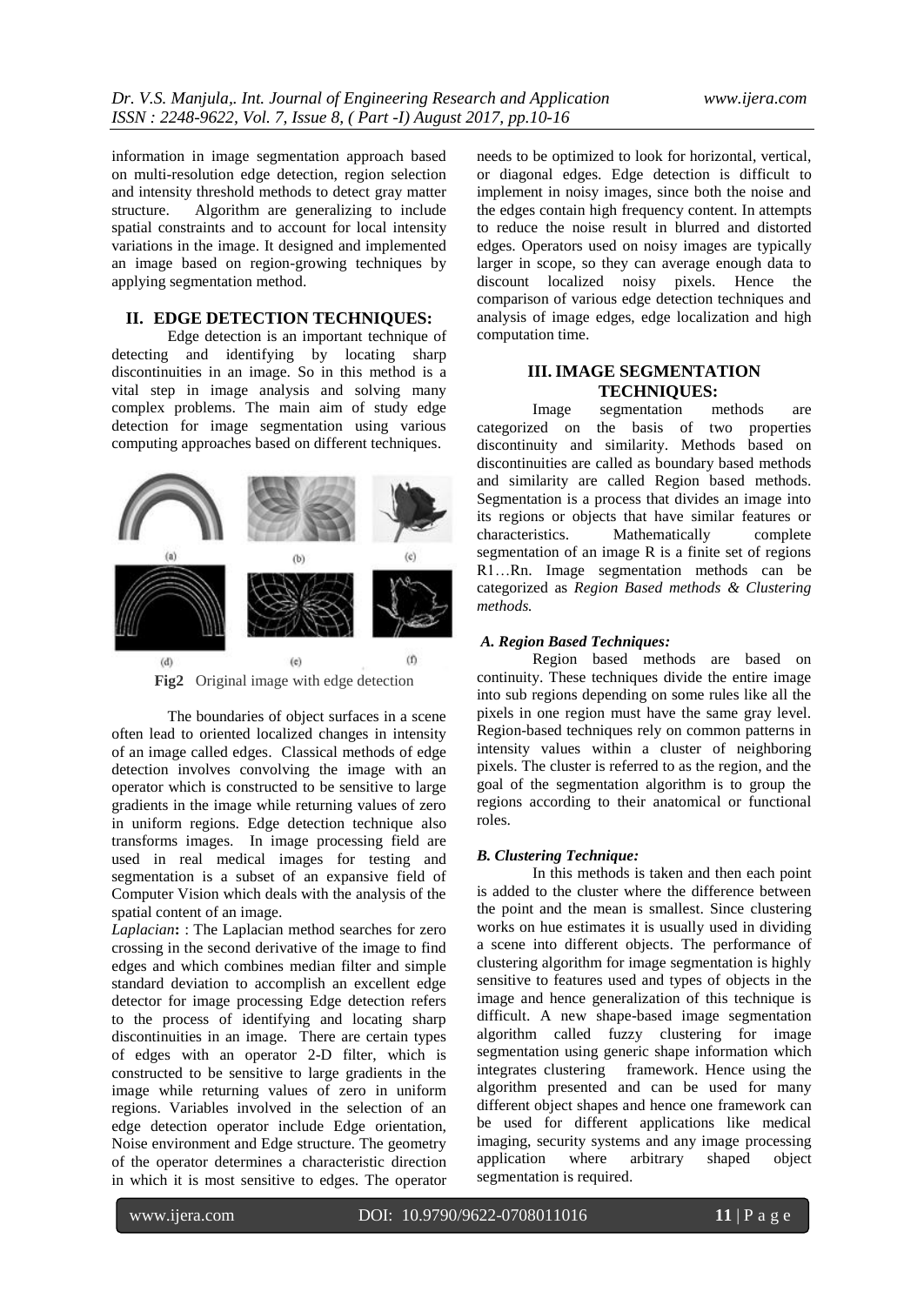#### *C. Split and Merge Technique:*

There are two parts to this technique first the image is split depending on some criterion and then it is merged. The whole image is initially taken as a single region then some measure of internal similarity is computed using standard deviation. If too much variety occurs then the image is split into regions using thresholding. This is repeated until no more splits are further possible. Quad tree is a common data structure used for splitting comes the merging phase, where two regions are merged if they are adjacent and similar. Similarity can be measured by comparing the mean gray level or using statistical tests. Two regions R1 and R2 are merged into R3.



**Fig3** Images of the same person region using thresholding

Where, m1 and m2 are the mean gray-level values in the regions R1 and R2, and T is threshold merging is repeated until no more further merging is possible. The major advantage of this technique is guaranteed connected regions.

#### *D. Thresholding:*

This is the simplest way of segmentation. Using thresholding technique regions can be classified on the basis range values, which is applied to the intensity values of the image pixels. Thresholding is the transformation of an input image (a) to an output (segmented) binary image (d) as follows.





Threshold

Where T is the threshold,  $g(i,j)=1$  for image elements of objects and  $g(i,j)=0$  for image elements of the background. Thresholding is computationally inexpensive and fast, it is the oldest segmentation method and is still widely used in simple applications. Using range values or threshold values, pixels are classified using either of the thresholding techniques like global and local thresholding. Global thresholding method selects only one threshold value for the entire image. Local thresholding selects different threshold values for different regions. To segment complex images multilevel thresholding is required.

# **IV. DISCUSSION & COMPARISON OF EXPERIMENTAL RESULTS:**

Many techniques have been employed for the development of an optimum edge detection algorithm. Each effort is guided by the motivation to overcome the limitations in previous methodologies. The conventional techniques incorporate the use of linear time invariant filters. These filters recognize an edge as an abrupt change of grey scale pixel intensities. The techniques are well established and computationally efficient. Canny, Sobel & Robert are based on the concept of spatial differential filters utilizing local gradient. These filters process the data in a relatively short time and are computationally optimized, however, they are susceptible to noise. The developed edge detection technique for noisy images is based on fuzzy logic. The image was designed to take the greyscale values of neighborhood pixels from the input image. The greyscale values of the neighborhood pixels obtained from the mask were pre-processed prior to the fuzzy inference system. The values were subsequently converted into the fuzzy plane. A fuzzy rule base was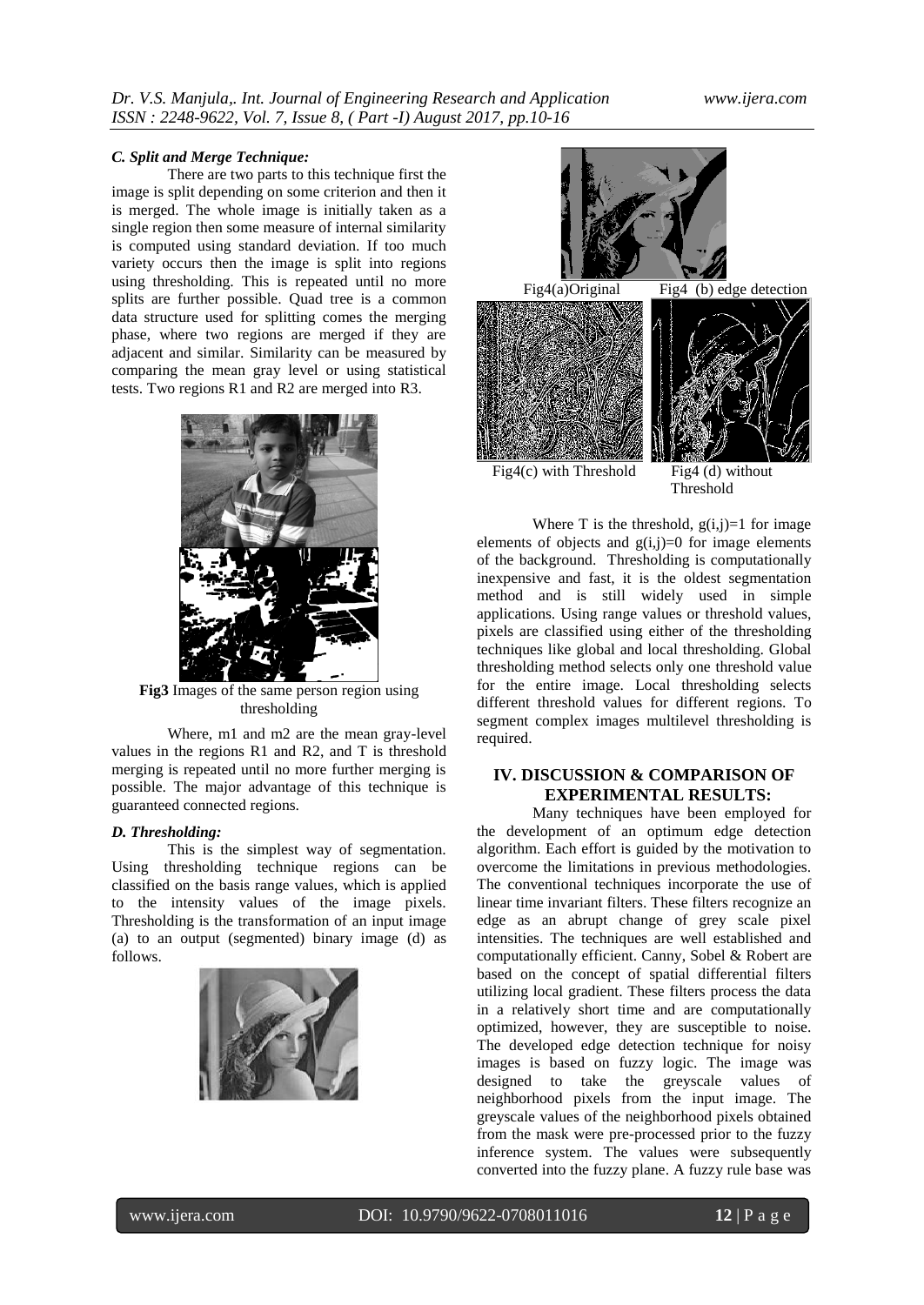defined to determine and show the edge pixels' in the output image. The block diagram of the proposed fuzzy edge detection is shown in other segmentation techniques. However, their limitation was their inadaptability to regions with varying greyscale due to a fixed threshold point.



**Fig5** Gray conversion with histogram

The developed methodology for edge detection followed by simulation of results. The proposed edge detection algorithm for noisy and clinical images is based on a fuzzy inference system. A two mask technique was used to detect edges in greyscale images. For detection of edges in noisy images only one mask (edge detection mask) was used. However, for smooth clinical images an extra mask of contrast adjustment was integrated with the edge detection mask to intensify the image based on fuzzy logic. The workflow of the proposed methodology is shown



**Fig6** edge detection of noisy imaes of the same person under different angle variation.

Illumination variation is one of intractable crucial problems in face recognition and many lighting normalization approaches have been proposed in the past decades. Most of the illumination corresponds to low frequency region. A scaling of low frequency DCT coefficients is utilized for normalization method, which performs adaptive preprocessing for each testing image according to its lighting attribute. The representative methods of this category are histogram equalization, gamma intensity correction & logarithm transform. But these global processing techniques of image processing are found to be insufficient to overcome variations due to illumination changes.

**A. Fuzzy Set:** Fuzzy Set theory is another technique that has been employed for edge detection. The method performs mathematical and logical reasoning based on approximations rather than crisp values. Therefore the technique significantly reduces the complexity of problems where fixed values cannot be attained or predicted. The results for edge detection were appreciable in images without noise but performed poorly when noise was introduced.

#### **B. Simulation Results and Discussion:**

Recently many researchers have been published on illumination processing in face recognition. These approaches can be divided into two categories; one is active approach and another is passive approach. In active approach focuses the problem by employing active imaging techniques to obtain face images captured in consistent of illumination invariant modalities.

The proposed method (in noisy images) employs a *3*×*3* mask guided by fuzzy rule set. Moreover, in case of smooth clinical images, an extra mask of contrast adjustment is integrated with edge detection mask to intensify the smooth images. The developed method was tested on noise-free, smooth and noisy images. The results were compared with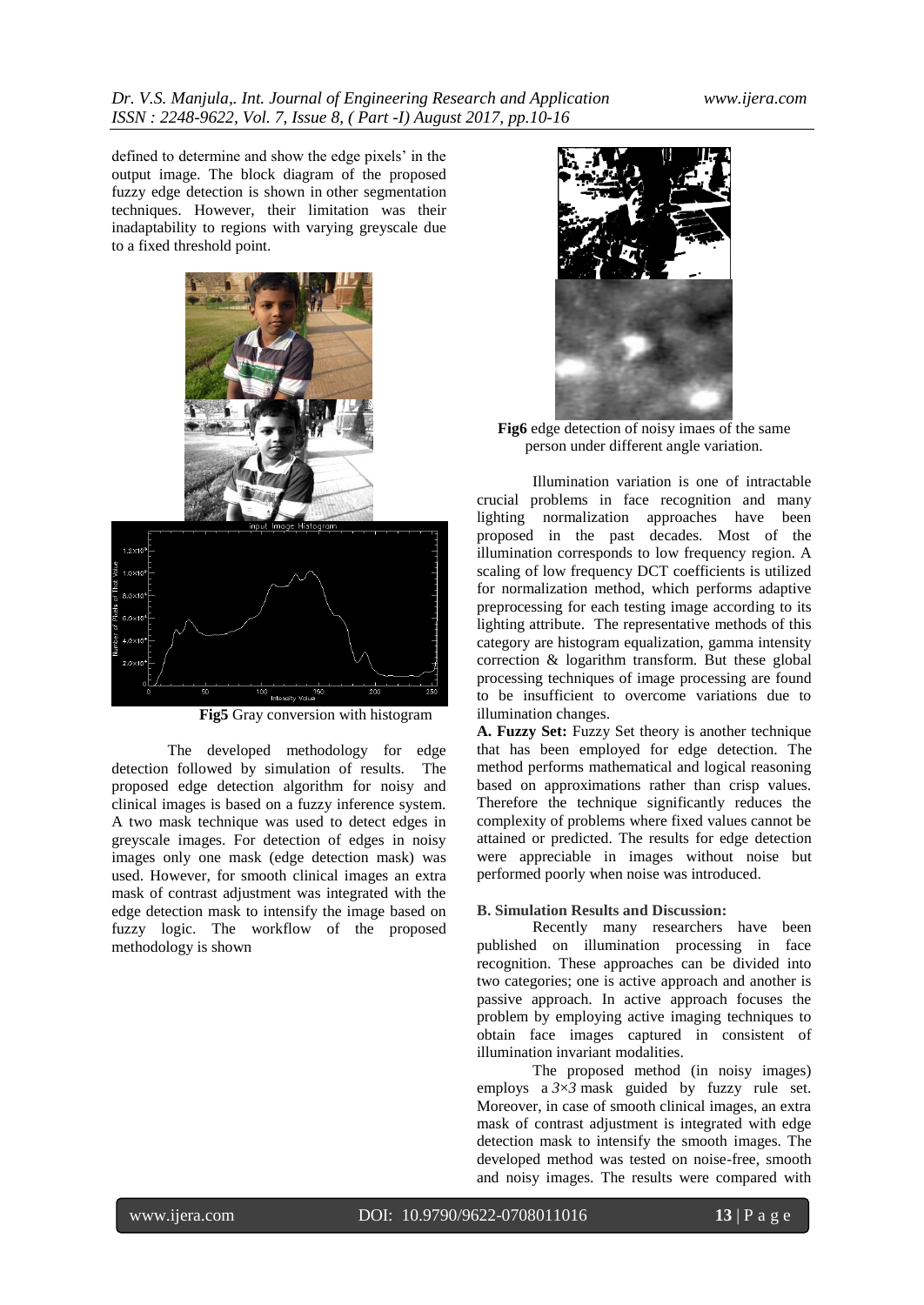other established edge detection techniques like Sobel, Prewitt, Laplacian of Gaussian (LOG), Roberts and Canny. When the developed edge detection technique was applied to a smooth clinical image of size *270*×*290* pixels having *24* dB 'salt and pepper' noise, it detected very few false edge pixels, compared to Sobel, and Canny false edge pixels. Therefore it is evident that the developed method offers improved solution to the edge detection problem in smooth and noisy clinical images. The developed edge detection technique was tested on a number of greyscale images including noise free, noisy and smooth images. For noise free and noisy images, only one mask (Edge detection) was employed. However, for smooth clinical images contrast adjustment mask was collectively used, with edge detection mask.



Fig  $7(a)$ Original image (b) median filter



c) without median filterd)Sobel filter (e) Canny filter

Finally the developed edge detection technique was applied to the smooth clinical image of It is clear from results that the developed technique shows excellent results compared to the established edge detection techniques. The number of false edge pixels detected by various edge detection techniques, when subject to images having different intensity pixel values. It obvious that the number of false edge pixels detected by various techniques increased the noise level in the images. Statistical analysis such as sensitivity and specificity of the proposed technique with Sobel, Canny and scan line approximation. The

proposed technique has potential applications in many disciplines ranging from medical MRI images like bones defects/cracks, industrial surface inspection, crack detection & rust detection and in agriculture such as identification of deforestation, crop yield production, identification of nutritional deficiencies.

#### **C. Histogram Equalization:**

Histogram equalization maps the input image's intensity values so that the histogram of the resulting image will have an approximately uniform distribution.

The histogram of a digital image with gray levels in the range [0, *L-*1] is a discrete function p*(rk)*   $= nk / n$ , where *rk* is the k<sup>th</sup> gray level, *nk* is the number of pixels in the image with that gray level, *n*  is the total number of pixels in the image, and  $k = 0$ , 1, *2, …, L-*1*.* Basically p*(rk)* gives an estimate of the probability of occurrence of gray level *rk*.



**Fig 8**. Equalized input image

In noise free greyscale images, the developed technique has successfully detected all type of edges as shown in figure 8. The proposed technique for edge detection have detected boundary lines (edges) successfully detected edges in the greyscale (flower) images as shown.



**Fig 9** Equalized input image Histogram

### **D. Gray image Thresholding Histogram:**

Histogram equalization, the local contrast of the object in the image is increased, especially when the applied data of the image is represented by close contrast values. The intensity can be better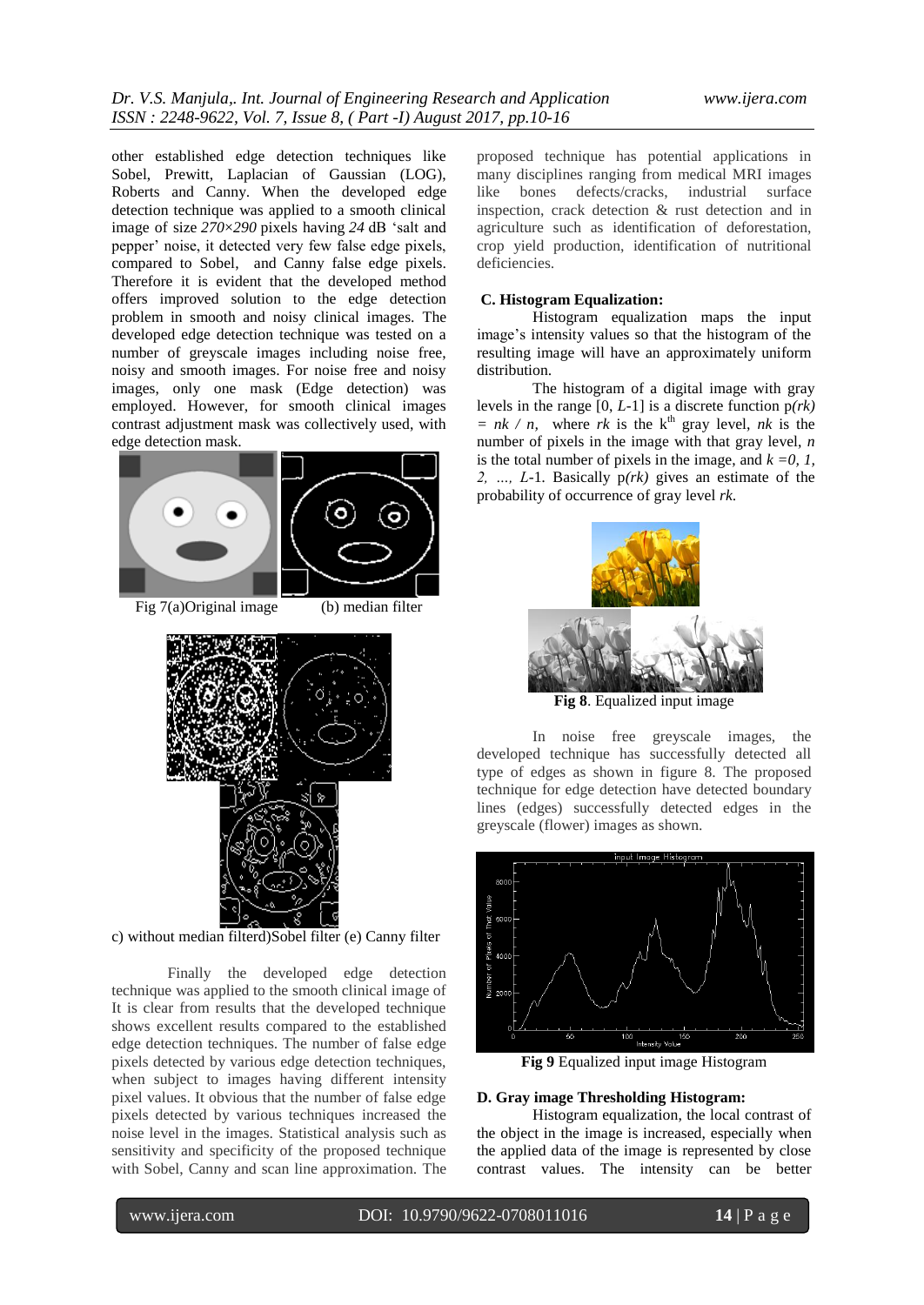distributed on the histogram, through this adjustment. This allows for areas of lower local contrast to gain a higher contrast without affecting the global contrast. In histogram equalization, the goal is to obtain a uniform histogram for the output image, is an "optimal" overall contrast is perceived.

However, the feature of interest in an image might need enhancement locally. Adaptive Histogram Equalization (AHE) computes the histogram of a local window centered at a given pixel to determine the mapping for that pixel, which provides a local contrast enhancement.



**Fig10** Image Histogram equalization of original image

However, the enhancement is so strong that two major problems can arise: noise amplification in "flat" regions of the image and "ring" artifacts at strong edges. CLAHE operates on small regions in the image, (title) rather than entire image. Each tile's contrast is enhanced, so that the histogram of the output region approximately matches the histogram specified by a distribution parameter, which may be a uniform or a different shape histogram.



**Fig11** Equalized input Images Histogram.

Coefficients and their selection in zigzag pattern. After applying adaptive histogram equalization, we employed logarithm transform] for further enhancement of the image.

#### **V. CONCLUSION**

We propose a new methodology and a framework for evaluating edge detection by simple statistical standard deviation had been presented. The

proposed method was tested on binary level test images and compared for illumination normalization with two classical edge detectors which are Sobel and Canny. In this work histogram thresholding was proposed as a new way of improve image segmentation thresholding of the final histogram is done relatively easy and all it takes is definition of a low pass filters. Experiment results have demonstrated that the proposed algorithm for edge detection produces satisfactory results for different gray level digital images. The performance of the proposed approach is quite better for different illumination variation normalization is achieved under all illumination variations. Thus better illumination therefore, a good recommendation is that the proposed edge detector is suitable for Medical, Agriculture & Biometric identification that is needed to obtain considerable better results during the segmentation process. The method has been successfully tested with segmentation methods for the proposed edge detector of image is easy to implementation.

#### **REFERENCES**

- [1] Bovik A. C., Huang T. S., and Munson D. C. 1985. Edge-sensitive image restoration using order constrained least squares methods. IEEE Trans. Acoust., Speech, Signal Processing, vol. 33, pp. 1253–1263.
- [2] Canny J 1986. A computational approach to edge detection. IEEE Transactions on Pattern Analysis and Machine Intelligence, 8(6):679–698.
- [3] Desolneux A., Moisan L. And Morel J.-M. 2001. Edge Detection by Helmholtz Principle, Journal of Mathematical Imaging and Vision 14: 271–284.
- [4] Frei W. and Chen C. 1977. Fast Boundary Detection: A Generalization and New Algorithm. IEEE Trans. Computers, vol. C-26, no. 10, 988-998.
- [5] Gao W., Yang L., Zhang X. and Liu H. 2010. An Improved Sobel Edge Detection. IEEE international conference on computer science and information technology (ICCSIT), vol. 5, 67-71.
- [6] Giannarou S. and Stathaki T. 2011. Optimal edge detection using multiple operators for image understanding. EURASIP Journal on Advances in Signal Processing 2011, 28.
- [7] Becerikli Y. and Karan T. M. 2005. A New Fuzzy Approach for Edge Detection. IWANN 2005, LNCS 3512, 943–951
- [8] Tzu-Heng Henry Lee. Edge Detection Analysis. Graduate Institute of Communication Engineering, National Taiwan University, Taipei, Taiwan, ROC.